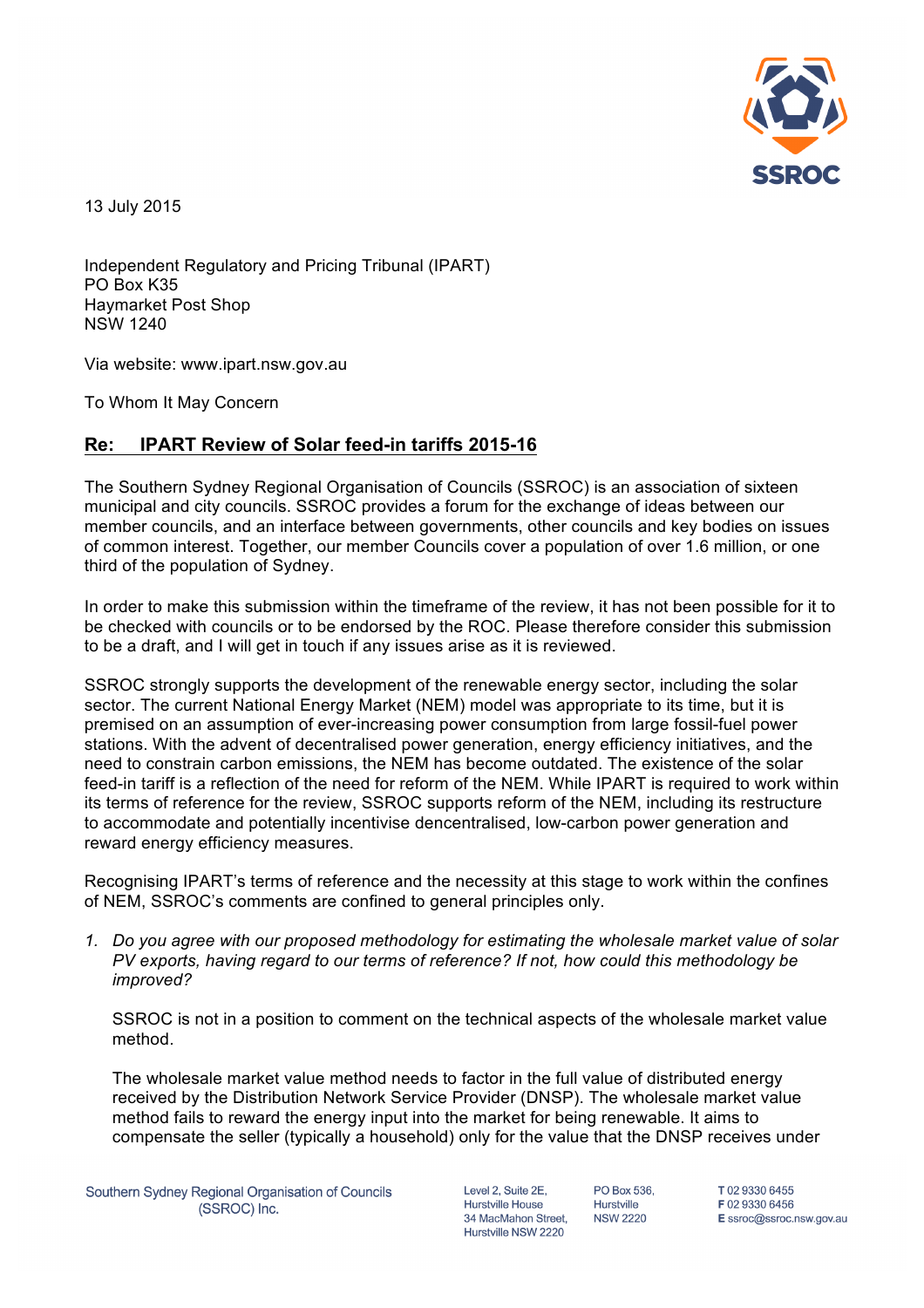

the conventional model. It does not account for other values that the NEM fails to recognise. SSROC therefore supports factoring in a premium that:

- reflects the value of providing energy (in any form) to the market, at a rate comparable with any other power generator,
- recognises that solar PV energy is renewable, and not traditional energy coming from nonrenewable sources,
- acknowledges that the additional power generation takes the pressure off electricity transmission and distribution networks, and offers cumulative long-term benefits in terms of reduced network augmentation, replacement and operational costs being significant, especially during network peaks.

Reflecting these additional values in the rolled-up feed-in tariff would have the additional impact of encouraging the use of solar PV energy as a cost-efficient alternative to traditional energy sources. That in turn would have a compounding effect, generating further investment in solar PV and greater benefits.

*2. Do you agree with our proposal to estimate a weighted average loss factor across the three network areas in NSW (Ausgrid, Endeavour Energy and Essential Energy) If not, why?*

SSROC is not in a position to comment on these matters.

*3. Do you agree with our proposed approach to set the retailer contribution having regard to the wholesale market value for gross metered customers and the benchmark range having regard to the wholesale market value for net metered customers?* 

Giving regard to our comments on the wholesale market value method, yes.

This is the most sensible approach as a majority of customers who fall within the Solar Bonus Scheme (SBS) run on gross meters. It is logical to set the retailer contribution based on that. As customers who are not apart of the SBS are largely on net meters, it is logical that the benchmark range be set based on that.

*4. The terms of reference require that the retailer contribution be set so that the total contribution reflects the estimated total value to retailers of energy generated under the scheme. Should we have regard to either the 25th percentile, median or mean of the wholesale market value of PV exports at all times, or an alternative measure? Why is your preferred approach the best option?*

SSROC is not in a position to comment on this matter.

*Do you agree with our proposed approach to continue to set the benchmark range based on the wholesale market value of PV exports during a 2-hour period when the solar premium is highest and during all other periods excluding the 2-hour period?*

The wholesale market value method ought to be updated as per our comments in question one. SSROC notes that a "1 for 1" credit is outside the scope of the review, and indeed likely to be overly generous. However, the benchmark range needs to reflect the actual value that the retailers are getting from the solar PV exports. Some feedback we have received states that the benchmark range ought to be much higher in order to reflect this, with some suggesting the "1 for 1" credit is in fact appropriate.